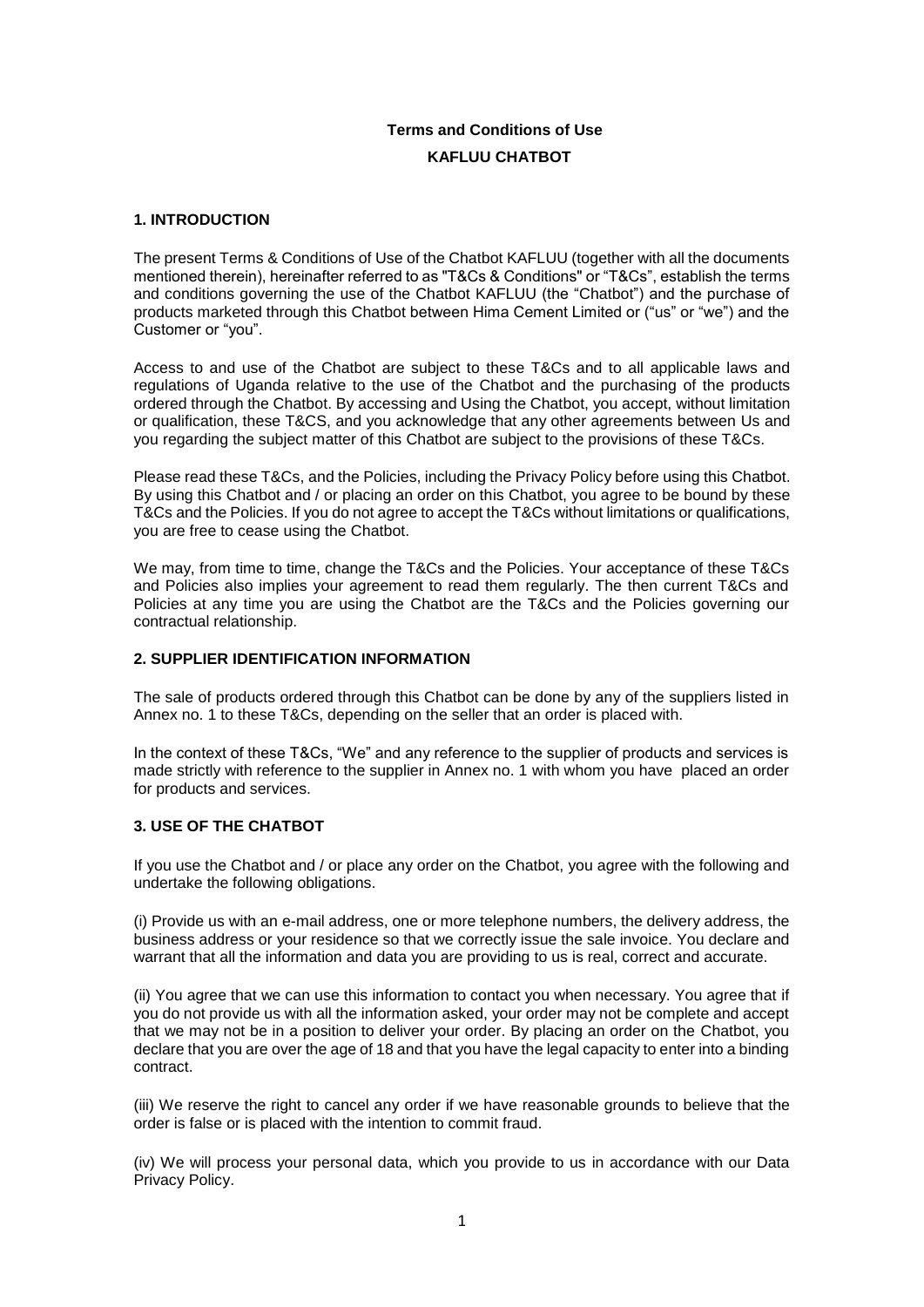(v) We are not liable to you for any system/errors in communication (and all such other things).

#### **4. CONCLUDING THE CONTRACT; ASSIGNMENT OR TRANSFER**

The content of these T&Cs and the information contained in this Chatbot is an invitation for you to place your order with us but not an offer to sell. The contract between us and you will not to be deemed as concluded until your order is expressly accepted by us. If we do not accept your offer, but an amount of money has been withdrawn from your account, we will refund the full amount without delay.

You must follow the steps to place an order on the Chatbot. You will receive an email from us confirming receipt of your order. The e-mail confirming receipt of the order does not represent the acceptance of the order by us, because your order is an offer you make us with the object of buying one or more products and associated services only. Each order is subject to acceptance by us. If we accept your order and confirm your payment, we will contact you by telephone to review the order and to plan the delivery of the products in detail.

You may not transfer or assign to other person, in any way, any order placed in the Chatbot or any of your rights or obligations without our prior written consent.

We have the right, at any time during the execution of an order, to transfer or assign the order or any of our rights or obligations arising out of these T&Cs or to subcontract the delivery of the products to you. In order to avoid any confusion, any transfer, subcontracting or assignment will not affect your legal rights as a consumer/client and will not void, reduce or limit in any other way any warranty we have given you, expressly or implicitly.

#### **5. AVAILABILITY OF PRODUCTS AND SERVICES; REJECTION OF THE ORDER**

We reserve the right to remove any product / service from this Chatbot at any time and / or to remove or modify any material or content on this Chatbot. Although we make every effort to honor the orders, we reserve the right to refuse the processing of an order after sending the confirmation message of the order in some cases. You agree not to claim damages from us in this case for losses incurred as a result of removal or modification of the Chatbot`s content, products and services, or any material or product or for failure to process your order after you receive the order confirmation message.

#### **6. DELIVERY; IMPOSSIBILITY OF DELIVERY**

We are not liable whatsoever for any delivery delays/ If we cannot meet the delivery date / time, we may inform you and you will have the option to choose a new time/ delivery date or to cancel the order and we may refund you the full amount paid in relation to that order provided the delivery has not yet taken place or goods are not in transit.

You agree that the delivery of the products takes place or is deemed to have taken place when you or a third party designated by you receives the products as evidenced by the delivery note.

### **7. THE PRICE; PAYMENT TERMS**

The price of each product and associated service will be the price mentioned periodically on the Chatbot at the time you place your order. We reserve the right to grant you any discounts to our list prices. Although we make every effort to ensure that all prices displayed on the Chatbot are correct, errors may occur. If we discover a price error for any product in your order, we will inform you and give you the opportunity to reconfirm or cancel the order at the correct price. If we cannot contact you, the order will be considered cancelled and we will refund the full amount paid for the product affected by price error to you.

Once you have selected the products you want to purchase, you need to complete the order placing process and make the payment. Please follow the payment instructions, complete and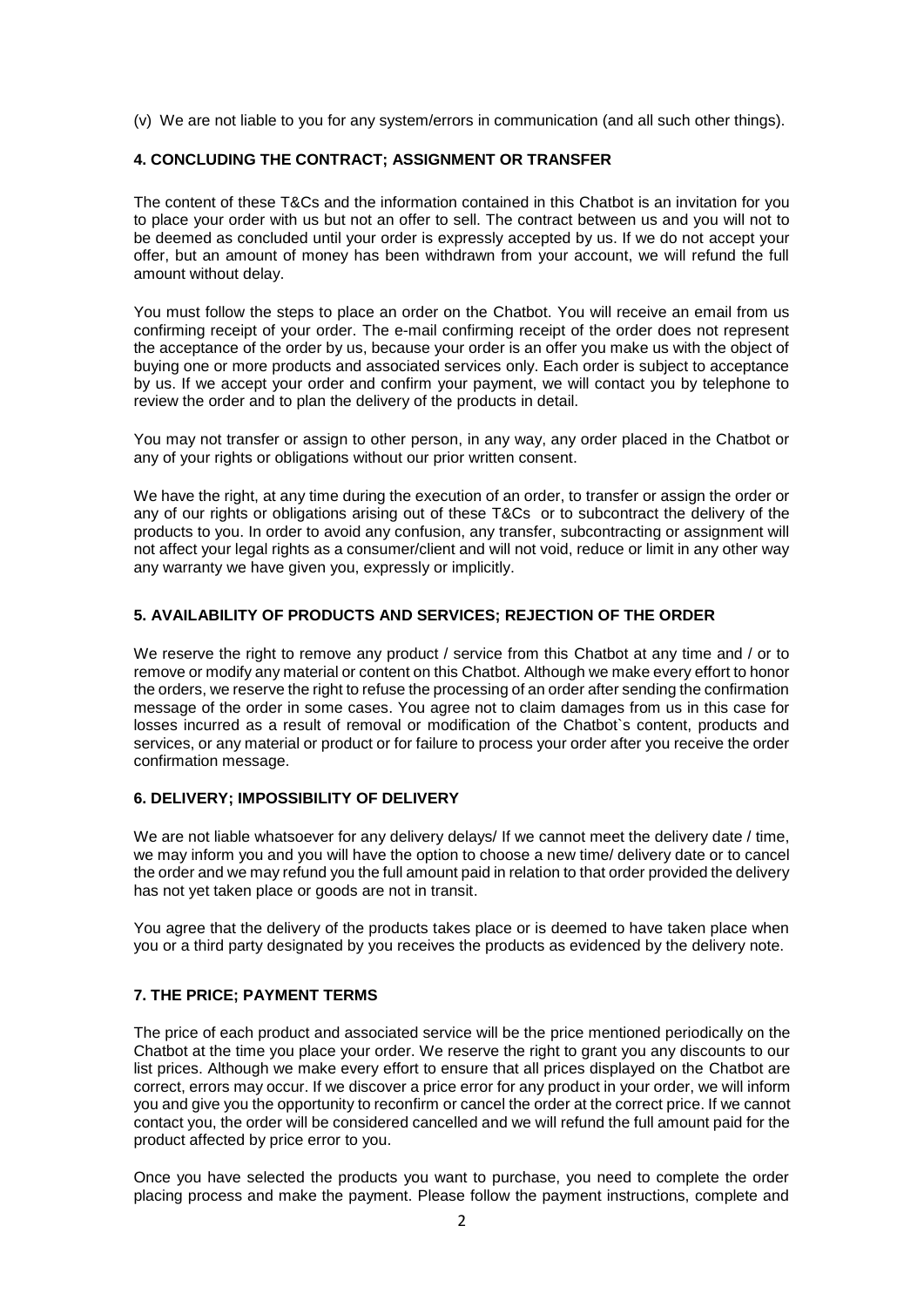verify the information at each step. You can pay using Visa or Mastercard bank cards, by bank or cash transfer. In the case of online payments, the amount will be withdrawn from your card at the time of payment, after the issuing bank authorizes the transaction.

If you click on "Payment Authorization", you confirm that you are the rightful holder / user of the payment card. Credit cards are subject to validation and authorization checks by the issuing institution. If we do not receive the necessary authorization, we will not be liable for any delay or non-delivery.

If the amount withdrawn from the bank card with which the payment was made differs from the price shown when the order is finalized, contact your bank for more information on bank charges. We are not responsible for fees charged by banks.

The prices displayed on the Chatbot are inclusive of value added tax (VAT) in accordance with the rules and regulations in force.

The prices displayed on the Chatbot are inclusive of the price of the transport service of the products to the delivery location indicated by you.

#### **8. PRODUCT OWNERSHIP AND TRANSFER OF RISK**

All product-related risks will be transferred to you at the time of delivery, when you enter into possession of the products or a third party designated by you is in receipt of the products and services. The ownership of the products will be transferred to you upon delivery, provided that we receive full payment of all the amounts you owe us for the products and any associated products and services delivered.

#### **9. PRODUCT RECEPTION; QUALITY; RESPONSIBILITY**

At the delivery of the products, you undertake to check that all the documents accompanying the products are in accordance with your order. We will not be liable to you for any loss, theft or damage to the products, which arises after the risk and property have been transferred to you. The date when the risk in relation to the products was transferred to you is confirmed on the delivery note either by you directly or by your representative, through the signature confirming the receipt of the products.

Our liability arising under or in connection with these terms or any supply there under whether for breach of contract, by way of indemnity, breach of statutory duty, in tort (including negligence), in equity or otherwise is (to the extent permitted by law) limited and excluded as follows;

To the maximum extent permitted by law, our liability in respect of any product purchased through the Chatbot is strictly and 100% limited to the purchase price of the respective product and its value.

We assume no liability for: (i) loss of income, (ii)loss of profit; (iii) the loss of contracts or business; or (iv) loss of expected savings.

To the maximum extent permitted by law, but without excluding anything that cannot be legally excluded in the case of consumers, we do not hereby assume any other guarantee except the above.

Due to the open nature of this Chatbot and the potential errors related to the storage and transmission of electronic information, we do not guarantee the accuracy and security of the information transmitted to or obtained from this Chatbot.

All product descriptions, information and materials published on this Chatbot are provided without any explicit, implicit or other warranties except as provided by law.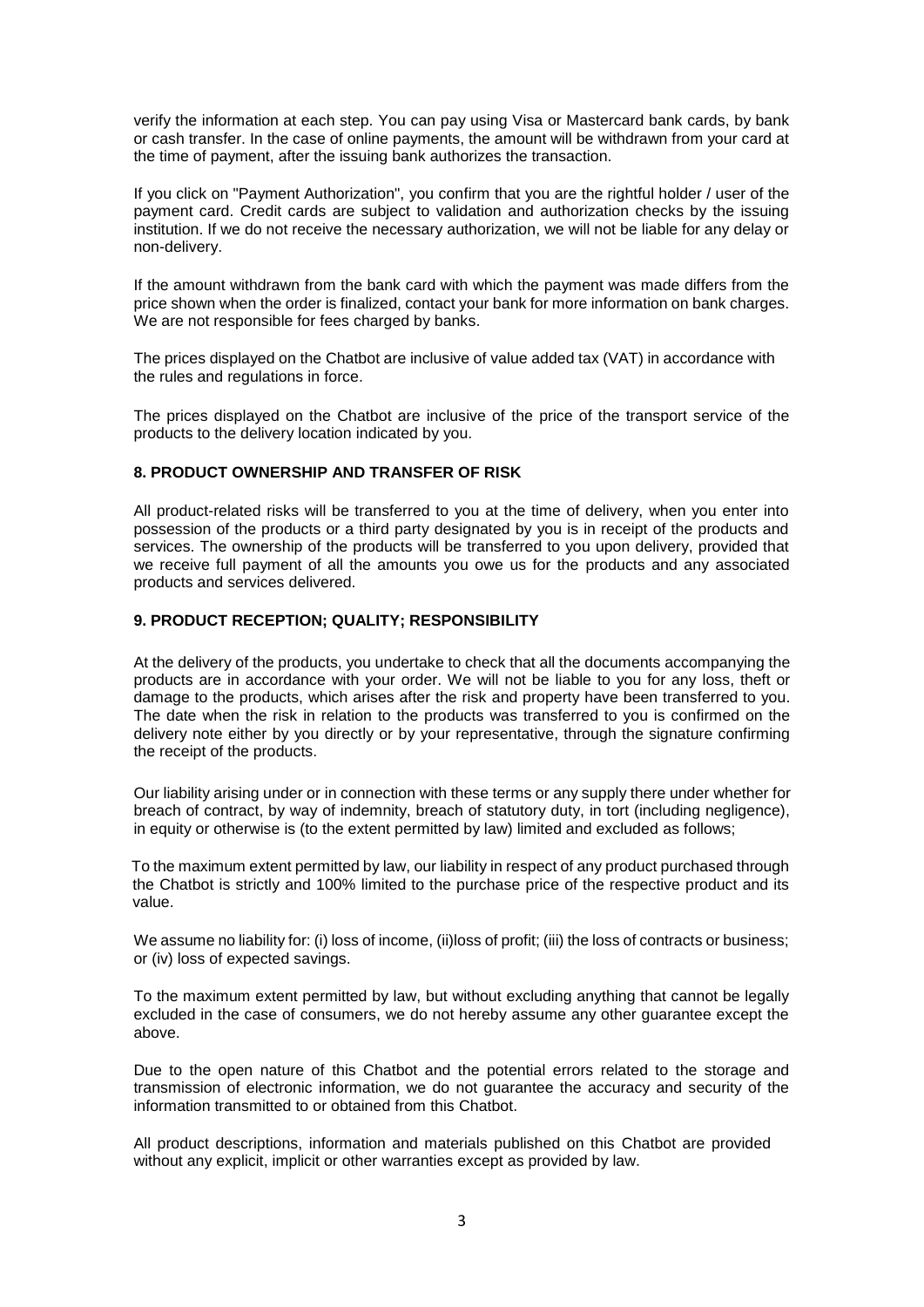### **10. PRIVACY AND PERSONAL DATA PROCESSING**

All personal data you provide to us in the Chatbot will be used in accordance with our Privacy Policy, available by following (https://www.lafarge.co.ug/data-privacy-policy).

Any other messages, information or materials you transmit through the Chatbot, such as questions, recommendations, suggestions, complaints or other messages kind will be considered as non-confidential and not protected by certain intellectual property rights.

We also use cookies on this Chatbot. You can find more information about cookies in the Cookies Policy.

#### **11. COMPLAINTS AND COMMUNICATION**

You may submit questions, requests, suggestions or complaints in relation to the Chatbot or its content. By using the Chatbot, you agree to communicate with us primarily through electronic means. We may therefore contact you by email or provide you with information by posting notifications on the Chatbot. For the purpose of carrying out the contractual relationship, you agree to the use of this electronic means of communication and confirm that all orders, order confirmations, notifications, information and other communications that we send to you by electronic means are the agreed form of writing communications.

You can also ask us any questions regarding the Chatbot, its use and its content. Suggestions, complaints, notices and questions can be submitted at the contact details indicated below:

- by e-mail: hima.kampala@lafargeholcim.com
- by telephone: +256312213100 within the time interval [8am-5pm]
- mail: PO Box 7230 Kampala, Uganda

Suggestions, complaints, notices and questions sent to us will include the e-mail address to which you would like to receive the response of the associated products and services provider.

#### **12. FORCE MAJEURE**

We will not be held responsible nor will we be responsible for any delay in the performance of our contractual obligations, if this is caused by events that are beyond our reasonable control.

An event that is beyond our reasonable control is an external event, unpredictable, absolutely invincible and unavoidable, having unimaginable consequences, occurring after acceptance of your order by us, including, but not limited to: fire, natural disasters, earthquakes, accidents, explosion, thunderstorm, flood, landslide, epidemic, inability to use public or private telecommunications networks, inability to use vehicles or other public or private means of transport, strikes, technical unemployment or union actions, riot, invasion, terrorist attack or terrorist threat, war (declared or not), threat or preparation of a war, acts, decrees, legislation, regulations or restrictions imposed by any government, or other similar circumstances ("Force Majeure"). Our liability is also waived in the event of a fortuitous event that cannot be foreseen nor prevented by the person who would have been liable if the event had not occurred.

In the case of a Force Majeure, the time period related to the fulfilment of the obligations or the remedy will be extended by a period equal to the duration of the Force Majeure case. You agree that in the case of a Force Majeure or fortuitous event we will benefit from an extension of the term to execute our obligations equal to the duration of the Force Majeure event or fortuitous event.

#### **13. INTELLECTUAL PROPERTY RIGHTS**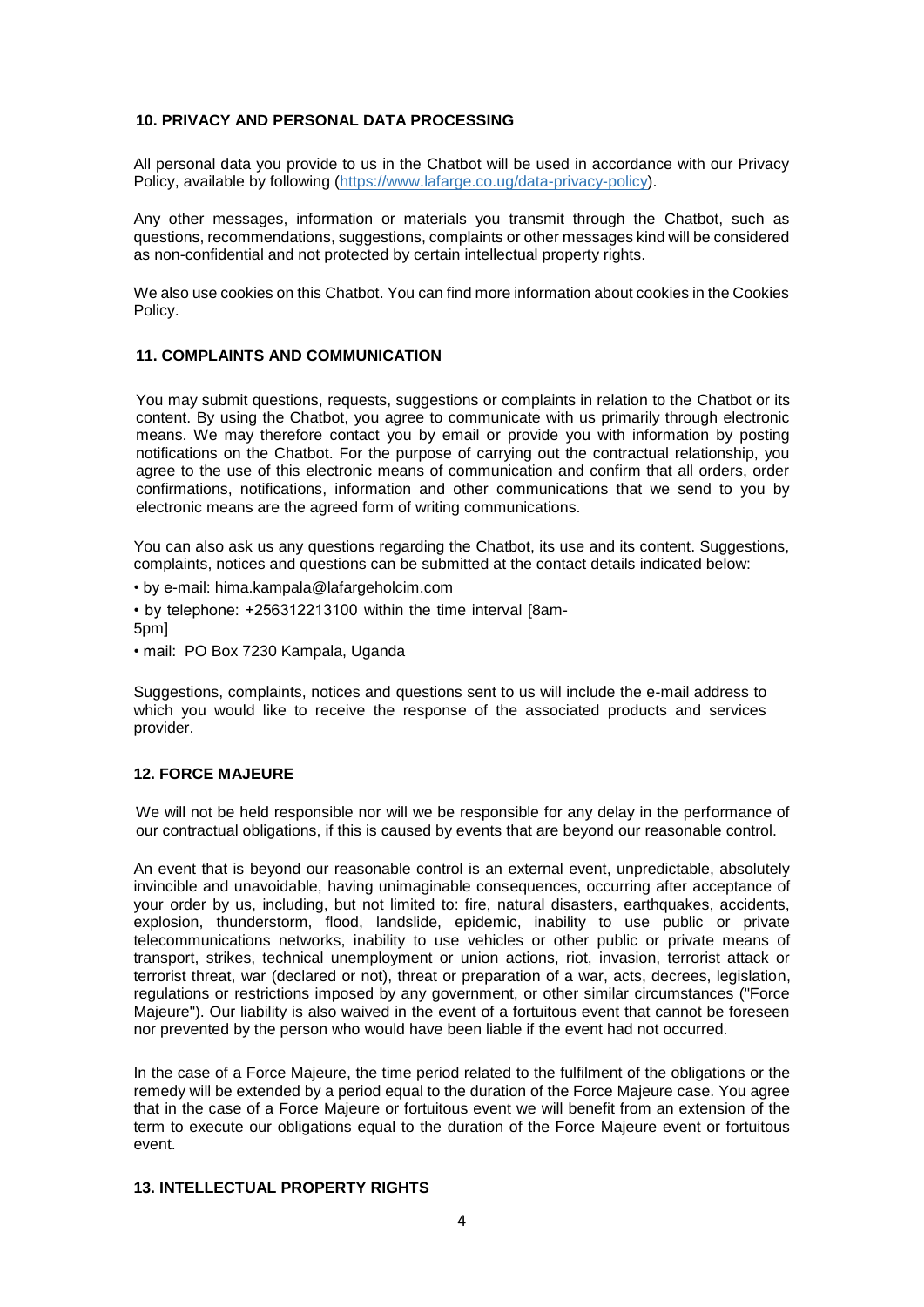All copyrights, trademarks and other intellectual property rights in all materials or content displayed on the Chatbot are our property or are used by us legally. You may only use these rights and materials with our written consent. However, you have the right to use this Chatbot to the extent that you need to make a copy of any order you placed in the Chatbot.

## **14. SEVERANCE**

Should any provision of these T&Cs be invalid or unenforceable, then the remainder of these T&Cs shall remain valid and in force. The invalid or unenforceable provision shall be either: (i) amended as necessary to ensure its validity and enforceability, while preserving the parties' intentions as closely as possible or, if this is not possible, or (ii) construed in a manner as if the invalid or unenforceable part had never been contained therein. This shall apply accordingly in the event of any unintended gaps.

## **15. LINKS FROM THE CHATBOT**

The Chatbot may contain links to other chatbots or websites of third parties. Any links provided are provided for informational purposes only and We offer no guarantee of control over the content of the linked chatbots, websites or their respective materials. Accordingly, we accept no liability for any loss or damage that may result from the use of such links.

## **16. APPLICABLE LAW AND DISPUTE RESOLUTION**

These T&Cs and the use of the Chatbot shall be governed by the laws of Uganda. Any dispute arising out of or in connection with the T&Cs and/or the use of the Chatbot will be resolved exclusively by the courts of Uganda.

### **17. UNACCEPTABLE USE**

Any use of the Chatbot which is in breach of applicable laws and regulations, or which is otherwise inappropriate or may be damaging to us or our customers or business partners is unacceptable and not permitted.

The following activities are examples of activities which constitute unacceptable use and are generally not permitted:

- Revealing your account data to other persons or allowing use of your account by others. This includes family and other household members when work is being done at home.
- Accessing a user account or any other data or information within the Chatbot which you are not authorized to access.
- Any use which violates third party intellectual property rights or any law relating to intellectual property that may have commercial value, such as copyrights, trademarks and patents.
- Any use which violates anti-trust or competition law, anti-bribery and corruption.
- Procuring or transmitting material that violates or is likely to constitute harassment or bullying, material that is hostile or abusive to another, or which may be defamatory, discriminatory, or intended to offend, material which is misleading, or which is of a pornographic nature or illegal.
- Using your Chatbot account to conduct any unauthorized commercial activity or making any misleading statements in relation to Hima Cement Limited, its staff, customers, products and services or in any other way which affects the legitimate interests of Hima Cement Limited.
- Forwarding, copying, printing or otherwise exporting any documents, data, screenshots or other information from the Chatbot without authorization.

### **18. ENTIRE AGREEMENT**

Except as otherwise agreed above, These T&Cs and any document to which reference is made expressly constitutes the entire agreement between you and us relating to their subject matter and supersede any other agreement or any verbal or written prior arrangement between you and us.